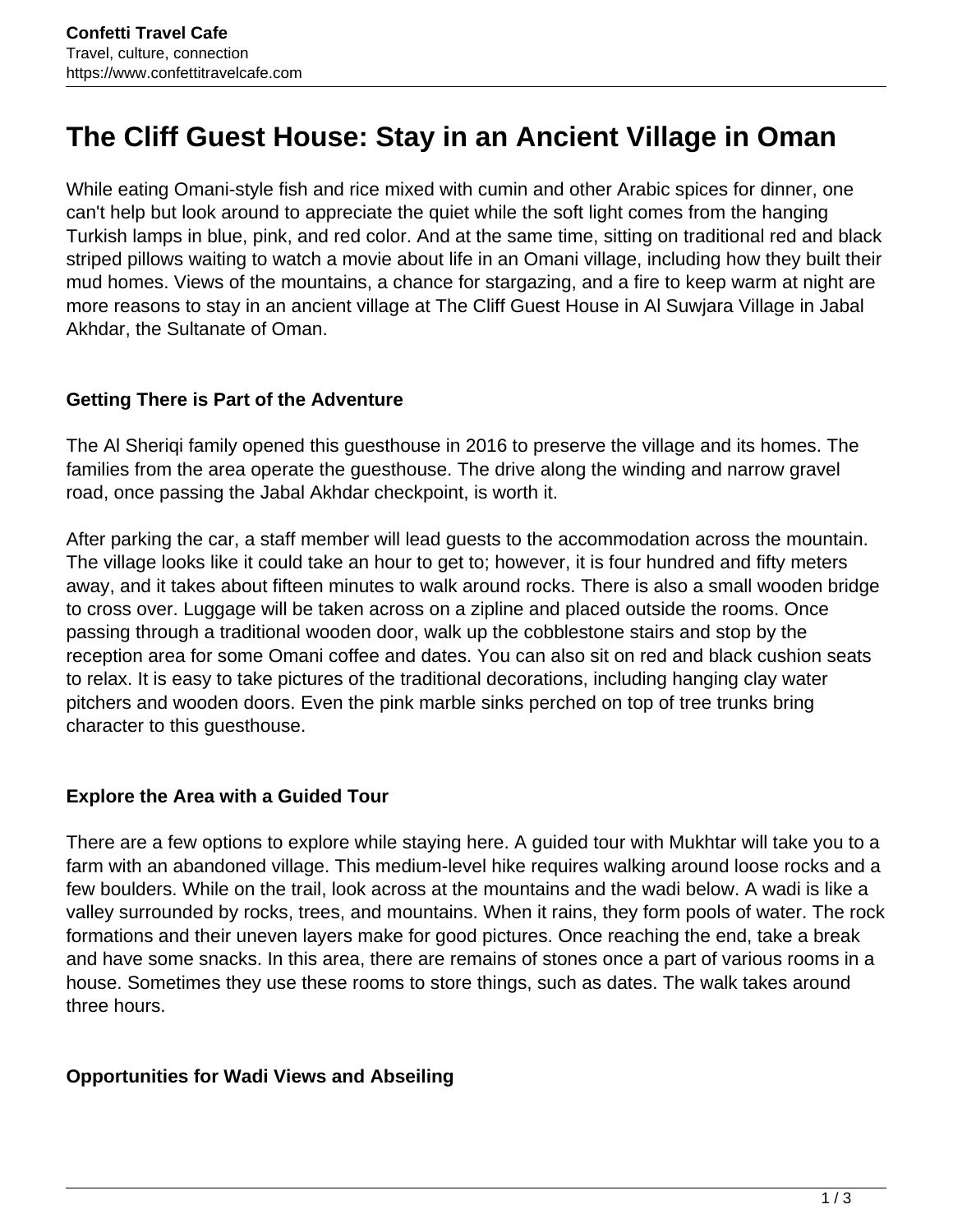There is also a chance to walk inside a cave, but it requires some abseiling for adventurous people. A harness is clipped to a rope, and you use the rope to repel down for abseiling. Another option is to walk around the guesthouse and look at the other rooms. One of the deluxe rooms includes a private sitting area with wicker chairs and cushions. Another room has a two-person swing outside, perfect for relaxing and reading a book. Mohammed, Mukhtar's cousin, can also show you a short walking path along the cliff to get views of the wadi below.

## **Traditional Omani Meals**

When making the reservation, it is best to place your dinner order. Dinner can occur in the common sitting area near the fire or outside the room. One of the staff, Hilal, another cousin, will show two movies, one of which talks about life in the village in the past. Watch this sitting on a wicker ottoman with cushions on a projector right before the fire. There is more to learn about this village, and Hilal or other family members are happy to explain anything. Breakfast includes eggs, toast, jam, and Omani bread, a very thin and crispy flatbread.

While walking around the guesthouse, Mohammed said they plan to add more attractions to this area. They want to add abseiling and via Ferrata. Via Ferrata usually has a rope or wire placed around rocks. Once harnessed in, two clips go on the rope to help ascend on the rock. There are also plans to build a VIP suite with a private pool. Currently, there are eight rooms, with plans to create more. After Ramadan, the villa will be available for guests.

## **The Cliff Guest House: Stay in An Ancient Village**

Whether staying for the night or visiting the ancient village for a few hours, The Cliff Guest House is worth visiting. The traditional clay houses and decorations make this a great spot to enjoy and appreciate Omani culture. It is also great to see the family preserve their village and turn their homes into accommodation. There is something about staying on a mountain surrounded by nature. The family also makes guests feel at home. It will be cold from November to February, so bring warm clothes. The fire at night will keep you warm, and there are extra blankets. The showers also have water heaters.

The family suite holds six people and costs 180 rials per night. Deluxe rooms are 150 rials and can fit two people. A four-wheel is required, but transport is available for a fee. The guided cave tour costs 30 rials for two people and 8 rials for additional people. The abandoned village tour costs 25 rials for two people and 8 rials per person for extra people. (Costs are those at the time of my stay. Costs subject to change, of course.)